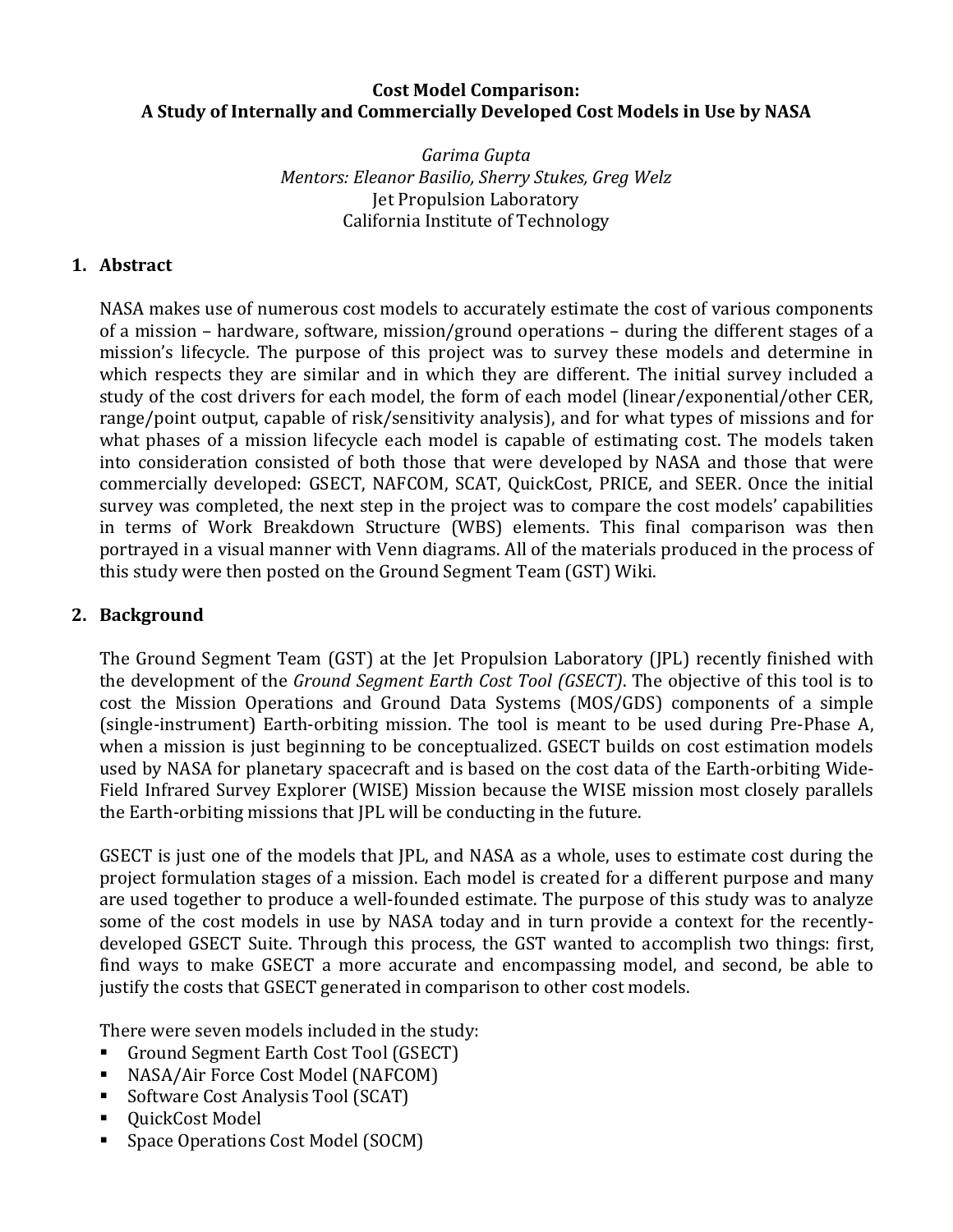- **Parametric Review of Information for Costing and Estimation (PRICE)** Software (True S)
- Software Evaluation and Estimation of Resources (SEER) Software Estimation Model (SEM)

### **3. Method**

First, we needed to generate a selection of models to survey and compare. We chose those that were widely used by NASA and those that had been developed by JPL. We started with only five models, but the list grew to seven models after a discussion with John Jack, who is currently a Senior Systems Engineer at Tecolote Research, Inc. Once we had the selection of models that we would compare, we then had to gain access to each one. GSECT and SCAT are available to all JPL employees and QuickCost and SOCM are available to the public. We gained access to NAFCOM from SAIC employee, Julie McAffee. The remaining two models (PRICE – True S and SEER-SEM) were obtained through a NASA-wide license.

After acquiring each of the models, we compiled a database of details characterizing each model. These details included:

- 1. General Overview
	- a. By whom the model was developed
	- b. To whom the model is available
	- c. System Requirements
	- d. Types of Missions the model is capable of costing (and for which phases)
	- e. Ease of Use
- 2. Cost Drivers that the model took into account
- 3. Form of Model
	- a. Types of Cost Estimating Relationships (CERs) linear, exponential, etc.
	- b. Whether the model returns a range or point estimate
	- c. Whether the model is capable of risk/sensitivity analysis

Once this initial survey was complete, we could begin the comparison process. But to do so, we first had to normalize the output of each model to the output of the GSECT suite. In other words, we had to map the output of each model to JPL's Standard Work Breakdown Structure (WBS) elements (only the 7.XX and 9.XX components - MOS/GDS), on which the GSECT suite is based.

IPL Standard WBS Elements on which GSECT is based:

- Management & Systems Engineering  $(07.01, 07.02, 09.01, 09.02)$
- Navigation (07.06, 09.06)
- Tracking  $(07.03)$
- Infrastructure (09.14, 09.15, 09.16)
- Flight Operations Team (07.04, 07.05, 07.07, 07.09, 07.10)
- Flight Operations Tools  $(07.15, 09.03, 09.04, 09.05, 09.07, 09.09, 09.11, 09.19)$

After mapping and normalizing, we were able to compare the models' overall capabilities.

Once this study was complete, all of the results and accompanying handbook of details were posted on the GST Wiki available for the entire team to access and update with new information over time.

### **4. Results**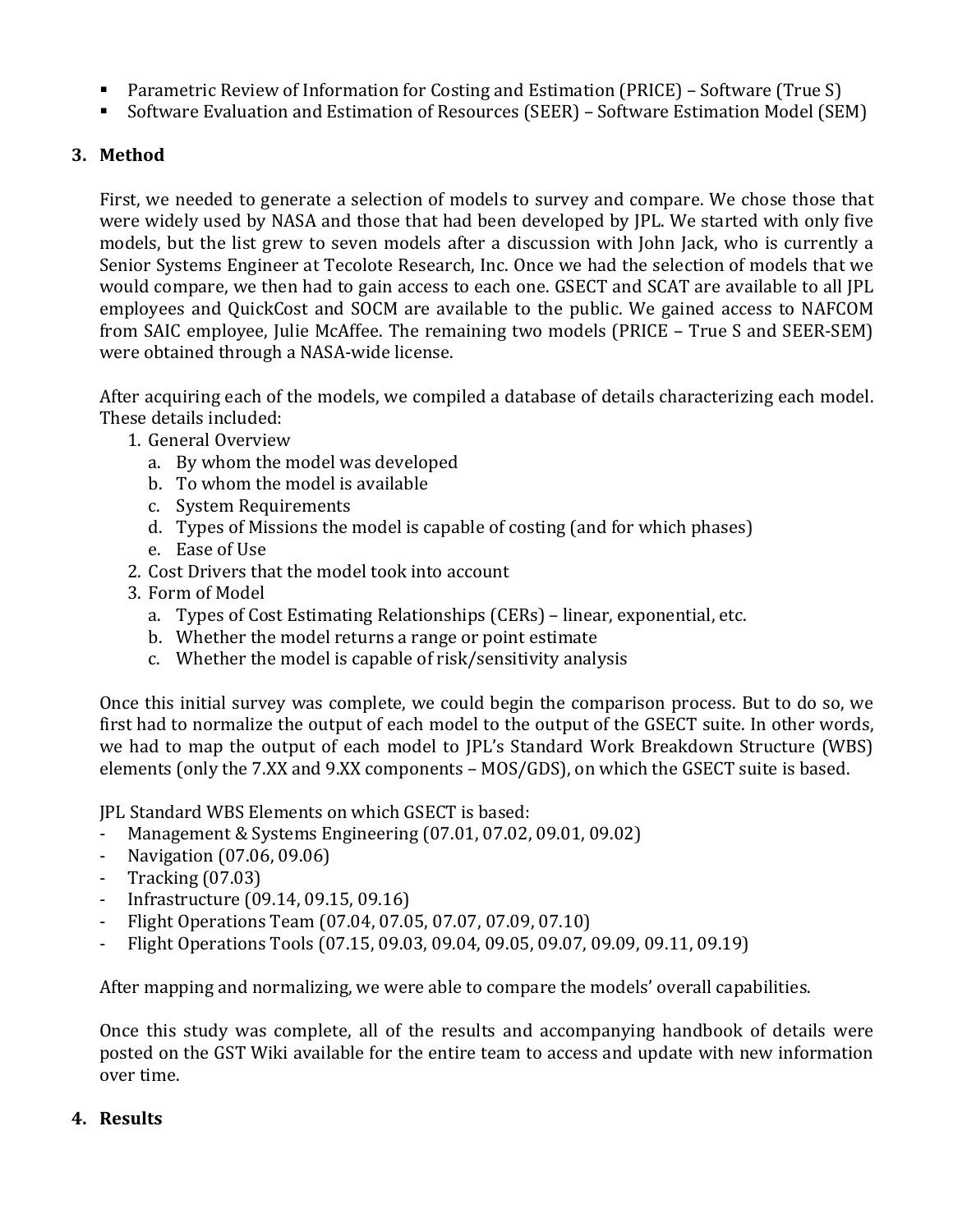# *Model Overview*

| <b>Model</b>          | <b>Development Organization</b> | <b>Availability</b> | <b>Cost Object</b>                                                               |
|-----------------------|---------------------------------|---------------------|----------------------------------------------------------------------------------|
| <b>GSECT</b>          | <b>JPL</b>                      | JPL Only            | Simple, Single-Instrument<br><b>Earth-Orbiting Missions</b><br>(Phases $A - E$ ) |
| <b>NAFCOM</b>         | <b>SAIC</b>                     | All of NASA         | Earth-Orbiting, Planetary,<br>Manned & Unmanned<br>Missions (Phases $C & D$ )    |
| <b>SCAT</b>           | <b>JPL</b>                      | JPL Only            | <b>Software Element</b>                                                          |
| <b>QuickCost</b>      | <b>NASA</b>                     | Public              | Earth-Orbiting,<br><b>Planetary Satellites</b><br>(Bus & Instruments)            |
| <b>SOCM</b>           | <b>SAIC</b>                     | Public              | Earth-Orbiting, Planetary<br>Missions (Phase E)                                  |
| <b>PRICE - True S</b> | PRICE Systems, L.L.C.           | NASA-Wide License   | Software Element                                                                 |
| <b>SEER - SEM</b>     | Galorath, Inc.                  | NASA-Wide License   | Software Element<br>(Phases A-D,<br>E: maintenance only)                         |

# *Form of Model*

| <b>Model</b>           | <b>Form of CERs</b>       | <b>Range or Point</b><br><b>Estimate</b> | <b>Risk/Sensitivity</b><br><b>Analysis</b> |
|------------------------|---------------------------|------------------------------------------|--------------------------------------------|
| <b>GSECT</b>           | Linear, Constant          | Range                                    | Yes                                        |
| <b>NAFCOM</b>          | Exponential               |                                          | Yes                                        |
| <b>SCAT</b>            | COCOMO Algorithms,        | Range                                    | Yes                                        |
|                        | <b>Monte Carlo Method</b> |                                          |                                            |
| <b>QuickCost</b>       | Logarithmic, Exponential  | Point                                    | N <sub>0</sub>                             |
| <b>SOCM</b>            | Linear                    | Point                                    | <b>No</b>                                  |
| <b>PRICE - True S*</b> | -                         | $\overline{\phantom{0}}$                 |                                            |
| <b>SEER - SEM</b>      | Exponential               | Point                                    | Yes                                        |

\*PRICE could not be configured such that it was comparable to GSECT, so it was excluded from the study after this point.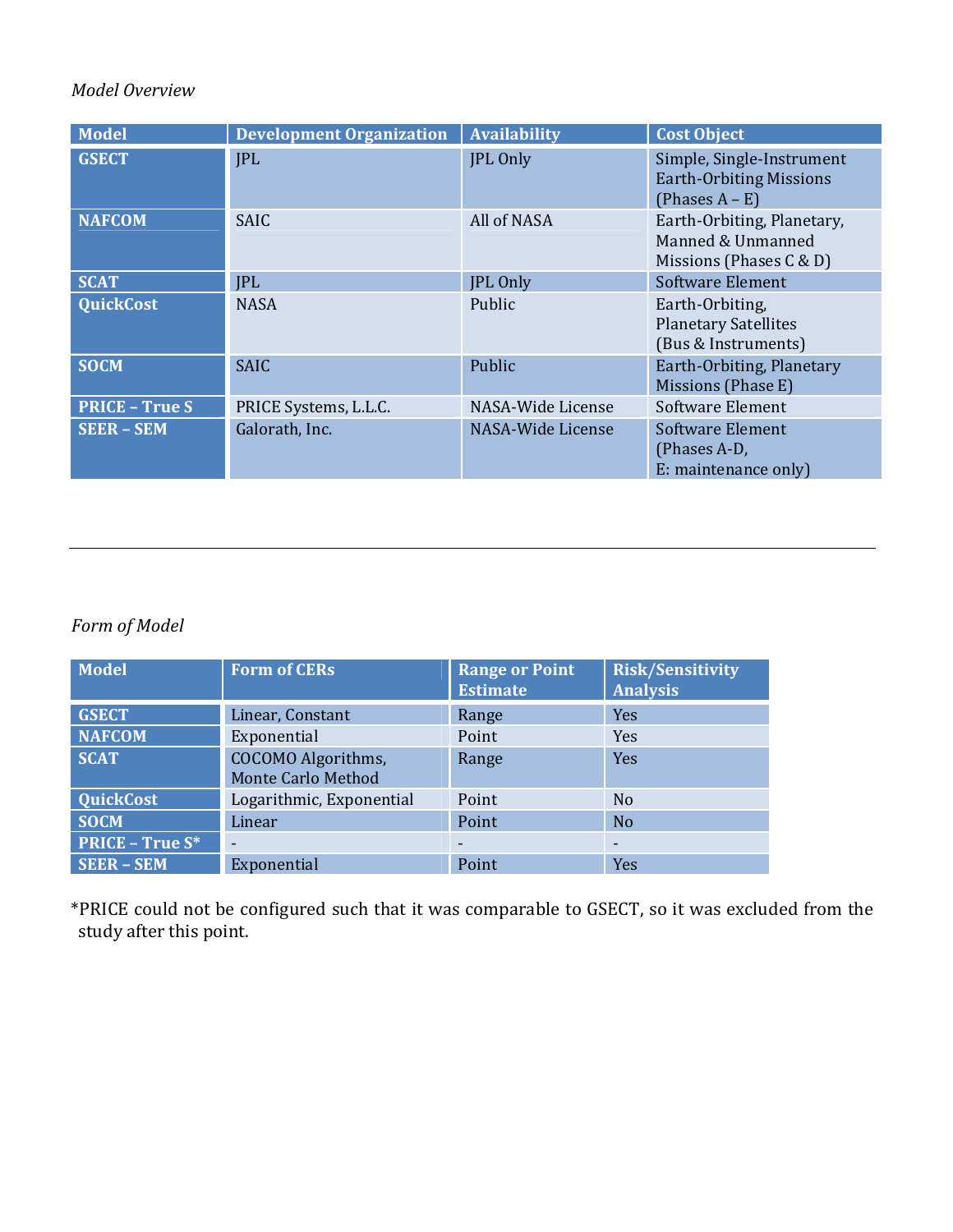# *Cost Drivers*

|       |                        | <b>Cost Drivers</b> |              |                   |                                                    |                                |                                 |
|-------|------------------------|---------------------|--------------|-------------------|----------------------------------------------------|--------------------------------|---------------------------------|
|       |                        | <b>Instruments</b>  | <b>Data</b>  | <b>Spacecraft</b> | <b>Mission</b><br><b>Phase</b><br><b>Durations</b> | <b>Subsystems</b><br>(General) | <b>Subsystems</b><br>(Specific) |
| Model | <b>GSECT</b>           | $\checkmark$        | $\checkmark$ |                   |                                                    | $\overline{\mathcal{L}}$       |                                 |
|       | <b>NAFCOM</b>          |                     |              |                   |                                                    |                                |                                 |
|       | SCAT*                  |                     |              |                   |                                                    |                                |                                 |
|       | <b>QuickCost</b>       |                     |              |                   |                                                    |                                |                                 |
|       | <b>SOCM</b>            |                     | $\checkmark$ |                   |                                                    |                                |                                 |
|       | <b>PRICE - True S*</b> |                     |              |                   |                                                    |                                |                                 |
|       | <b>SEER - SEM*</b>     |                     |              |                   |                                                    |                                |                                 |

Table: This table compares the cost drivers of each of the models to the cost drivers of GSECT, which make up the column headings and are explained in more detail below.

\*SCAT, PRICE-True S, and SEER-SEM only cost the software component of a mission, and thus had very specific cost drivers, whereas the other models had a broader category of cost objects and thus had cost drivers mores similar to those of GSECT.

- Instruments
	- o Number of Targeted Instruments
	- $\circ$  Presence of Mapping Instruments
	- $\circ$  Need for New Instrument Capability
	- **Data** 
		- $\circ$  Engineering Data Rate (EDR)
		- o Science Data Rate
		- o EDR Latency Rate
	- Spacecraft
		- $\circ$  Whether the spacecraft was built by JPL
		- o Number of Partners
		- o Frequency of Maneuvers
		- o Whether the Spacecraft vendor is using his own Ground Data System during the Assembly, Test, Launch & Operations Phase
		- $\circ$  Whether the Flight System has flown with the Ground System before
	- Subsystems (General accounts for the Power, Command and Data, Thermal, Propulsion, and Attitude Determination and Control Systems)
		- $\circ$  Whether subsystem is needed for mission
		- $\circ$  Whether the subsystem is developed by JPL
	- $\blacksquare$  Subsystems (Specific)
		- o Power
			- Risk Posture
			- Type of Power Management
		- o Thermal
			- Type of Thermal Management
		- o Propulsion
			- Number of Propellants
			- Number of Systems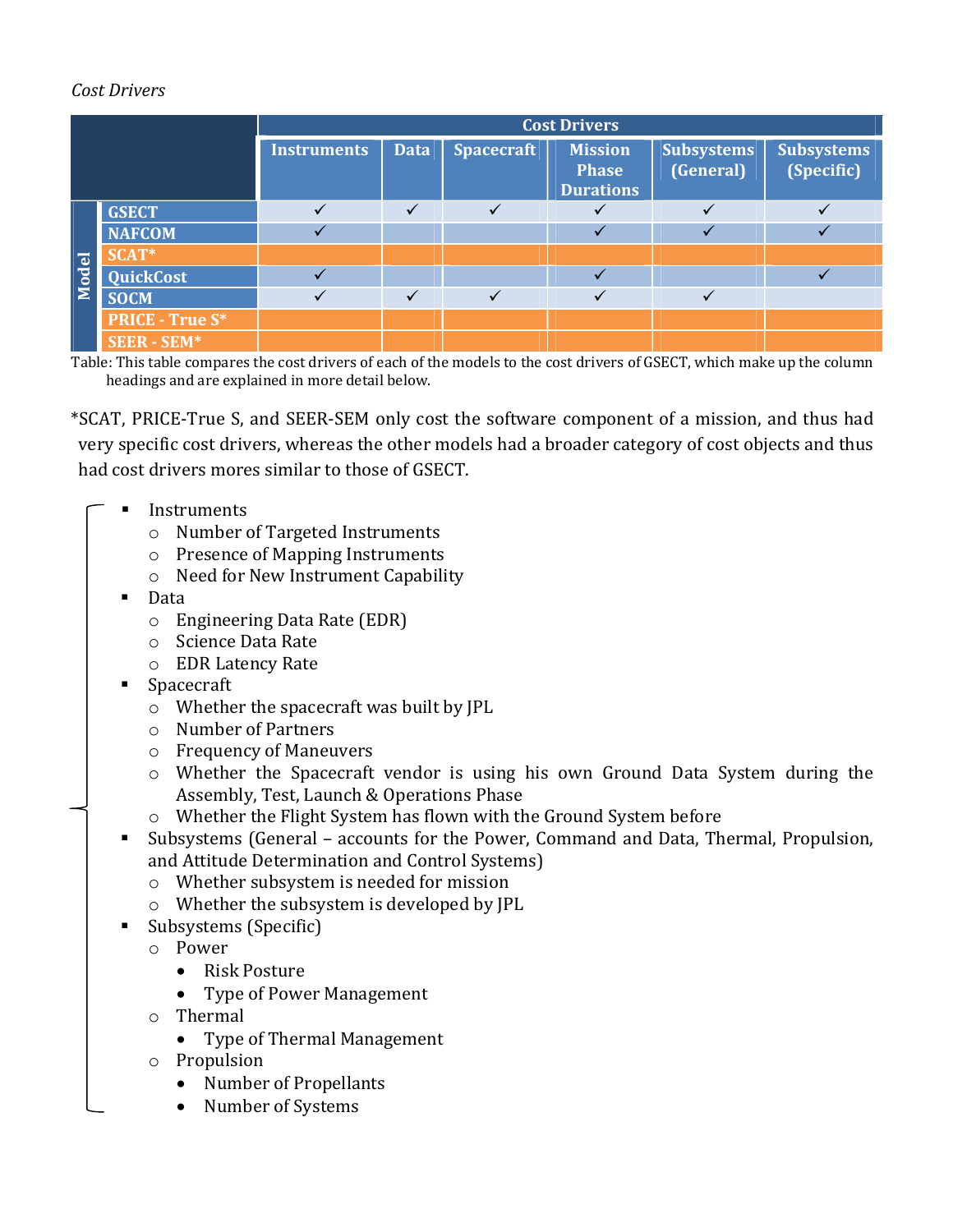# *Final Comparison*

|                             |                                                       | <b>Model</b> |               |             |  |  |                                             |  |
|-----------------------------|-------------------------------------------------------|--------------|---------------|-------------|--|--|---------------------------------------------|--|
|                             |                                                       | <b>GSECT</b> | <b>NAFCOM</b> | <b>SCAT</b> |  |  | QuickCost   SOCM   PRICE- True S   SEER-SEM |  |
| ent<br>Ē<br>굽<br><b>NBS</b> | <b>Management &amp;</b><br><b>Systems Engineering</b> |              |               |             |  |  |                                             |  |
|                             | <b>Navigation</b>                                     |              |               |             |  |  |                                             |  |
|                             | <b>Tracking</b>                                       |              |               |             |  |  |                                             |  |
|                             | <b>Infrastructure</b>                                 |              |               |             |  |  |                                             |  |
|                             | <b>Flight Operations Team</b>                         |              |               |             |  |  |                                             |  |
|                             | <b>Flight Operations Tools</b>                        |              |               |             |  |  |                                             |  |



As we can see from this table and accompanying diagram, the GSECT and QuickCost models seem to be the most encompassing of the models taken into consideration, though QuickCost is not limited to just MOS/GDS costing. When generating an estimate, these two models account for all of the MOS/GDS WBS elements, while the SCAT, SOCM, and SEER-SEM models do not account for some of the WBS elements. NAFCOM might cost the MOS/GDS components of a mission, but its output is at such a high level of detail that we could not map it to the JPL Standard WBS Elements. Similarly, the PRICE - True S model was too complex to configure such that it was comparable to GSECT.